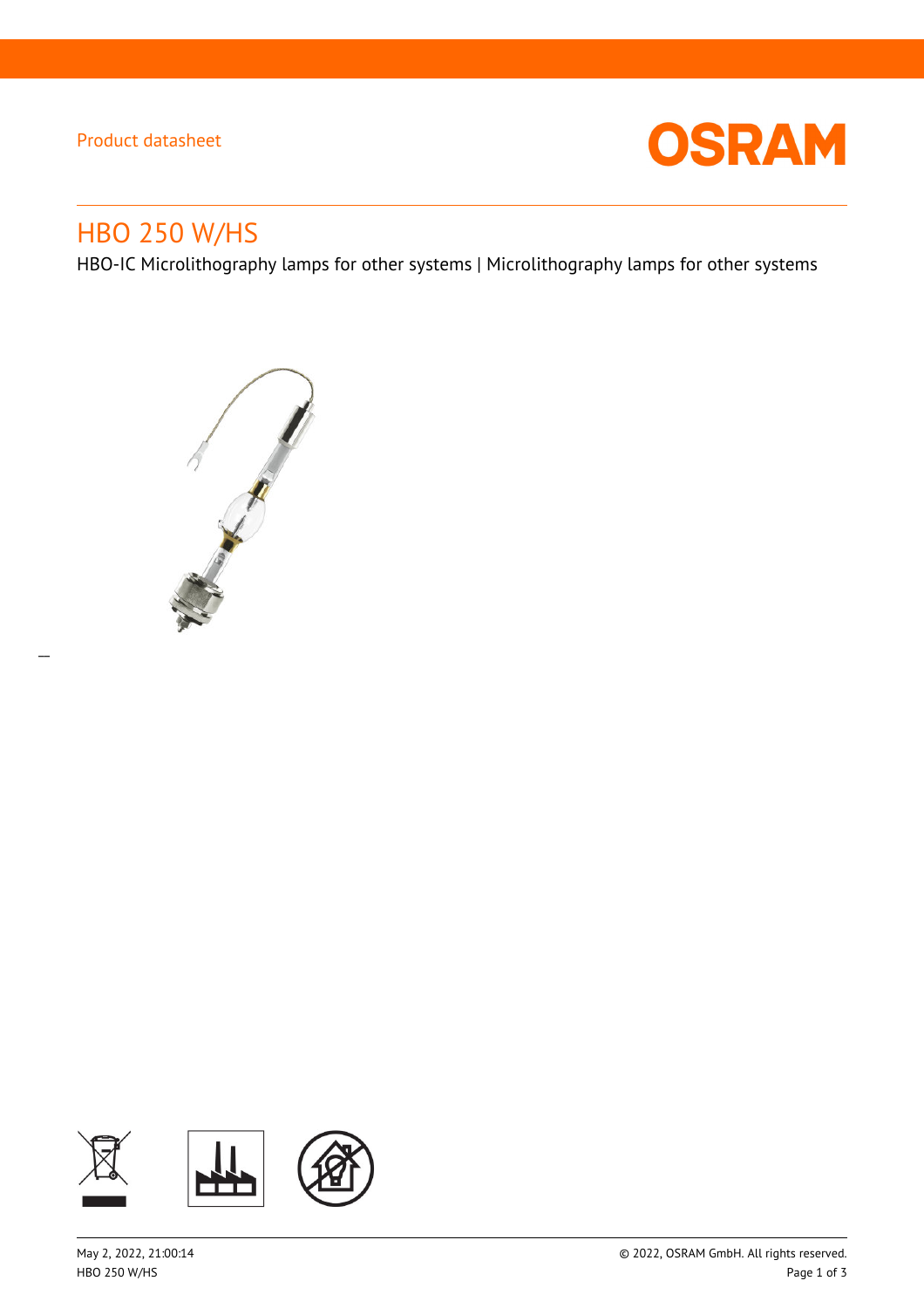## Product datasheet

#### Technical data

#### **Electrical data**

| Nominal voltage        | 40.0 V   |
|------------------------|----------|
| <b>Nominal current</b> | 6.30 A   |
| Type of current        | DC.      |
| Rated wattage          | 250.00 W |
| Nominal wattage        | 250.00 W |

### **Dimensions & weight**



| <b>Diameter</b>    | $20.0$ mm        |
|--------------------|------------------|
| Length             | 142.0 mm         |
| Electrode gap cold | $2.0 \text{ mm}$ |

### **Capabilities**

**Burning position Burning position** 

1) Anode underneath

### **Environmental information**

| Information according Art. 33 of EU Regulation (EC) 1907/2006 (REACh) |                                                                                                       |  |  |  |
|-----------------------------------------------------------------------|-------------------------------------------------------------------------------------------------------|--|--|--|
| Date of Declaration                                                   | 28-01-2022                                                                                            |  |  |  |
| <b>Primary Article Identifier</b>                                     | 4050300772356                                                                                         |  |  |  |
| Candidate List Substance 1                                            | Lead                                                                                                  |  |  |  |
| CAS No. of substance 1                                                | 7439-92-1                                                                                             |  |  |  |
| <b>Safe Use Instruction</b>                                           | The identification of the Candidate List substance is<br>sufficient to allow safe use of the article. |  |  |  |
| Declaration No. in SCIP database                                      | e5b8e360-50b8-425c-8878-245880fc7496                                                                  |  |  |  |